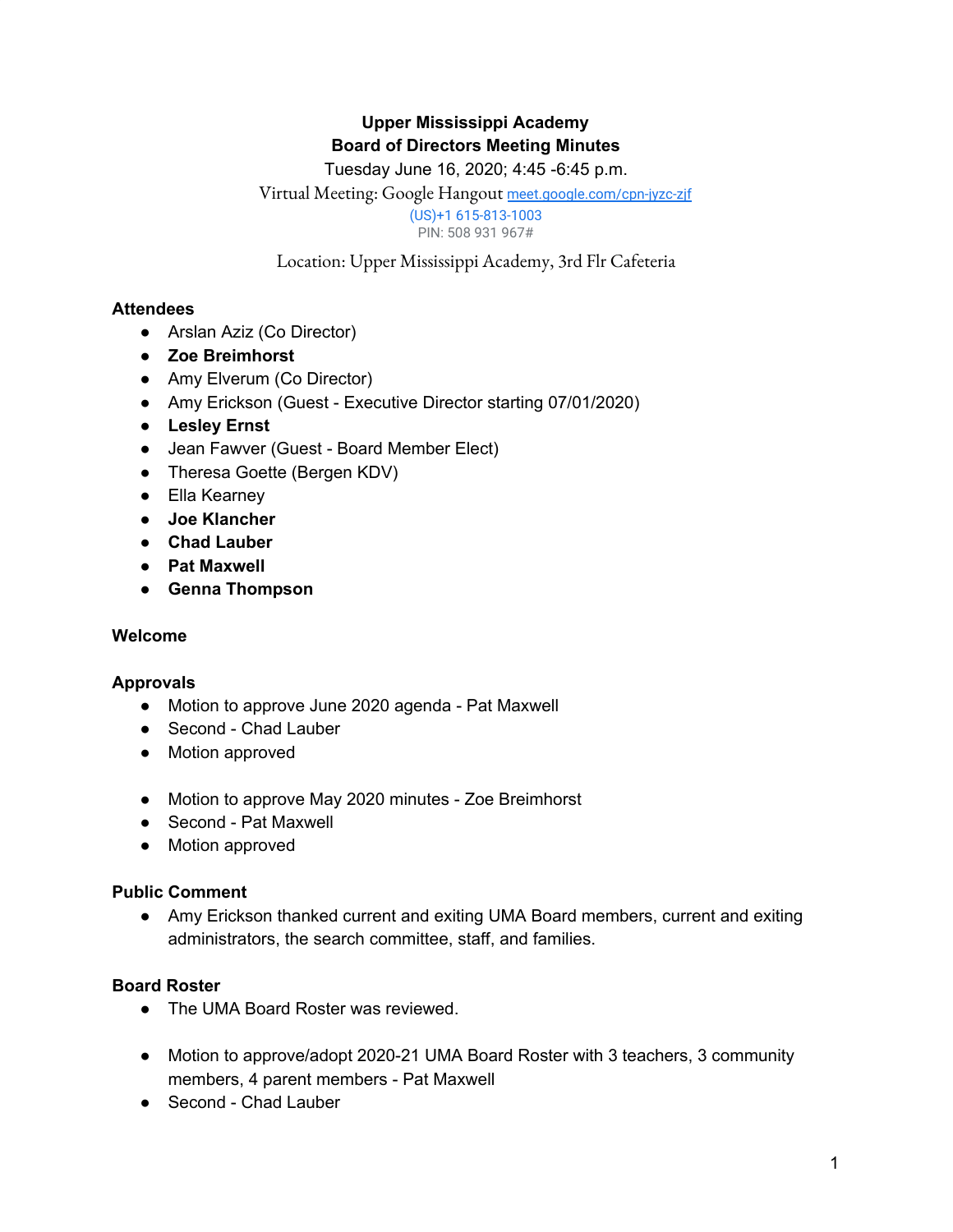● Motion approved

### **Student Representation**

- Motion to adopt a policy to have a non-voting student member on the UMA Board with one edit changing the word 'embarrassing' to 'inappropriate' - Zoe Breimhorst
- Second Pat Maxwell
- Motion approved

#### **Designate Authorized Officials**

● Motion to Designate Authorized Officials as follows:

**Designation of an Identified Official with Authority for Education Identity Access Management** The Minnesota Department of Education (MDE), Professional Educator Licensing Standards Board (PELSB), and Office of Higher Education (OHE) require annual designation of an Identified Official with Authority (IOwA) for each local education agency that uses the Education Identity Access Management (EDIAM) system. The IOwA is responsible for authorizing, reviewing, and recertifying user access for their local education agency in accordance with the State of Minnesota Enterprise Identity and Access Management Standard, which states that all user access rights to Minnesota state systems must be reviewed and recertified at least annually. The Identified Official with Authority will authorize user access to State of Minnesota Education secure systems in accordance with the user's assigned job duties, and will revoke that user's access when it is no longer needed to perform their job duties. The Directors recommend the Board authorize **Amy Erickson, amy.erickson@umissacademy.org, EDIAM user ID ExecDirUmissAcademy and Amy Elverum,**

**amy.elverum@umissacademy.org, EDIAM user ID aelverum** to act as the Identified Official with Authority (IOwA) for **Upper Mississippi Academy, District 4210-07. -** Lesley Ernst

- Second Pat Maxwell
- Motion approved
- Motion to designate Amy Erickson as the Title Grant programs Authorized Representative - Pat Maxwell
- Second Chad Lauber
- Motion approved

#### **Finance Committee**

- Current financial information was presented and discussed.
- Motion to adopt the 2020-2021 original budget as presented:
	- General Fund Revenues of \$5,230,996; Expenditures of \$5,228,096; Transfers Out of \$2,900

• Food Service Fund Revenues of \$24,200; Expenditures of \$27,100; and Transfers In of \$2,900

• Community Service Fund Revenues of \$7,000 and Expenditures of \$7,000